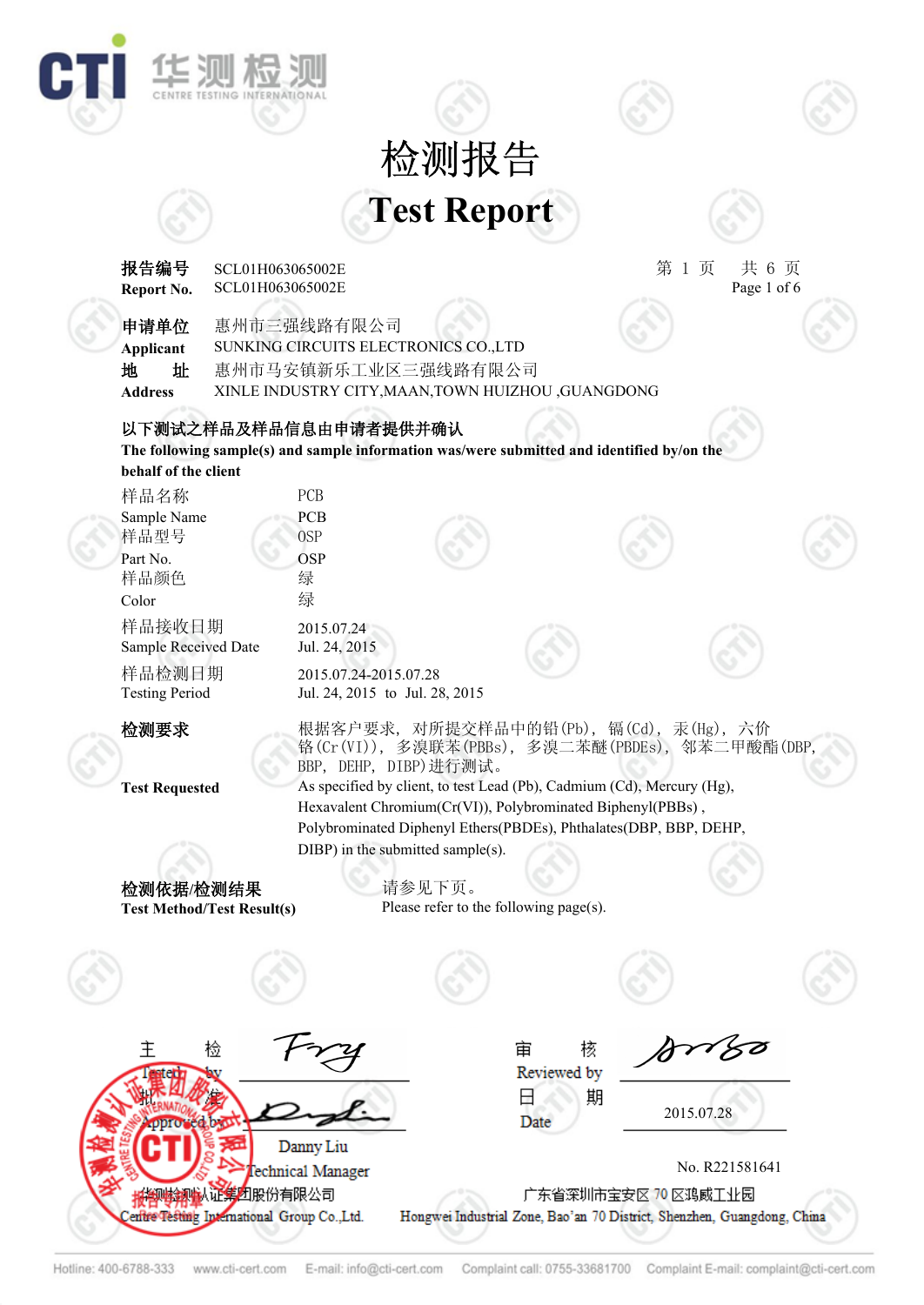## **Test Report** 检测报告

#### **Report No. 报告编号** SCL01H063065002E 第 2 页 共 6 页 SCL01H063065002E 检测依据 **Test Method**

**IE SUI AS SUI** 

C

 $\# 6 \overline{p}$ <br>Page 2 of 6

| 位测仫诺 Test Method                                                    |                                                 |                                  |
|---------------------------------------------------------------------|-------------------------------------------------|----------------------------------|
| 测试项目<br>Test Item(s)                                                | 测试方法<br><b>Test Method</b>                      | 测试仪器<br>Measured<br>Equipment(s) |
| 铅(Pb) Lead (Pb)                                                     | IEC 62321-5:2013 Ed.1.0                         | <b>ICP-OES</b>                   |
| 镉 $(Cd)$ Cadmium $(Cd)$                                             | IEC 62321-5:2013 Ed.1.0                         | <b>ICP-OES</b>                   |
| $\bar{\mathcal{F}}$ (Hg) Mercury (Hg)                               | IEC 62321-4:2013 Ed.1.0                         | <b>ICP-OES</b>                   |
| 六价铬(Cr(VI)) Hexavalent<br>Chromium(Cr(VI))                          | IEC 62321:2008 Ed.1 Annex C                     | UV-Vis                           |
| 多溴联苯(PBBs) Polybrominated<br>Biphenyl(PBBs)                         | IEC 62321:2008 Ed.1 Annex A                     | GC-MS                            |
| 多溴二苯醚(PBDEs) Polybrominated<br>Diphenyl Ethers(PBDEs)               | IEC 62321:2008 Ed.1 Annex A                     | GC-MS                            |
| 邻苯二甲酸酯(DBP, BBP, DEHP,<br>DIBP) Phthalates(DBP, BBP, DEHP,<br>DIBP) | 参考EN 14372:2004(E)<br>Refer to EN 14372:2004(E) | $GC-MS$                          |

### 检测结果 **Test Result(s)**

| 测试项目 Test Item(s)                        | 结果 Result | 方法检出限 MDL                       |  |
|------------------------------------------|-----------|---------------------------------|--|
| $\mathbb{H}(\mathrm{Pb})$ Lead (Pb)      | N.D.      | $2 \text{ mg/kg}$               |  |
| 镉(Cd) Cadmium (Cd)                       | N.D.      | $2 \text{ mg/kg}$               |  |
| 汞(Hg) Mercury (Hg)                       | N.D.      | $2 \text{ mg/kg}$               |  |
| 六价铬(Cr(VI)) Hexavalent Chromium (Cr(VI)) | N.D.      | $2 \frac{\text{mg}}{\text{kg}}$ |  |
| 测试项目 Test Item(s)                        | 结果 Result | 方法检出限 MDL                       |  |
| 多溴联苯(PBBs) Polybrominated Biphenyl(PBBs) |           |                                 |  |
| ·溴联苯 Monobromobiphenyl                   | N.D.      | 5 mg/kg                         |  |
| .溴联苯 Dibromobiphenyl                     | N.D.      | 5 mg/kg                         |  |
| 三溴联苯 Tribromobiphenyl                    | N.D.      | 5 mg/kg                         |  |
| 四溴联苯 Tetrabromobiphenyl                  | N.D.      | $5 \frac{\text{mg}}{\text{kg}}$ |  |
| 五溴联苯 Pentabromobiphenyl                  | N.D.      | $5 \frac{\text{mg}}{\text{kg}}$ |  |
| 六溴联苯 Hexabromobiphenyl                   | N.D.      | 5 mg/kg                         |  |
| 七溴联苯 Heptabromobiphenyl                  | N.D.      | 5 mg/kg                         |  |
| 八溴联苯 Octabromobiphenyl                   | N.D.      | 5 mg/kg                         |  |
| 九溴联苯 Nonabromobiphenyl                   | N.D.      | 5 mg/kg                         |  |
| 十溴联苯 Decabromobiphenyl                   | N.D.      | 5 mg/kg                         |  |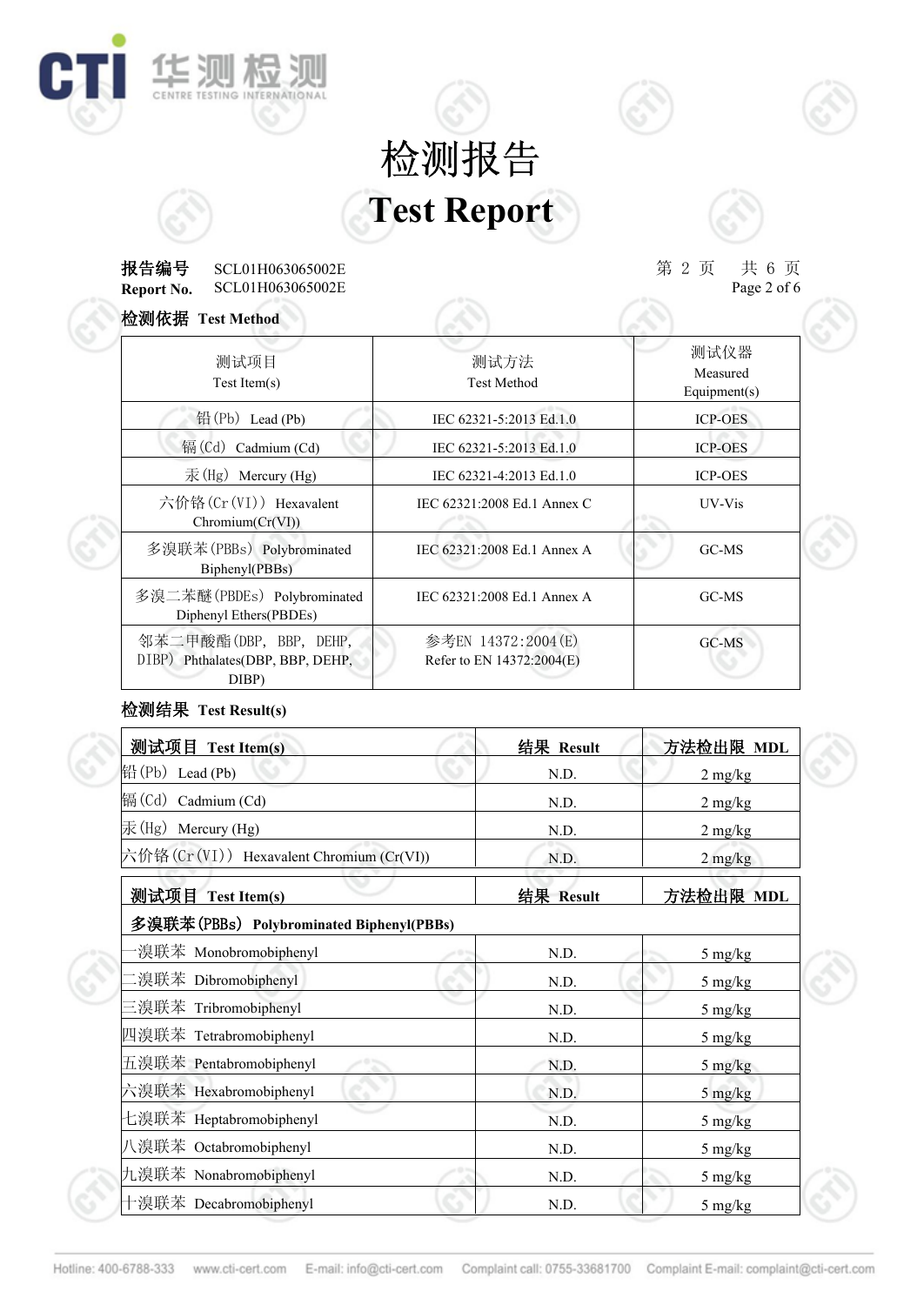# **Test Report** 检测报告

**报告编号** SCL01H063065002E 第 3 页 共 6 页



| SCL01H063065002E<br><b>Report No.</b>                                  | Page 3 of 6 |                |                                  |
|------------------------------------------------------------------------|-------------|----------------|----------------------------------|
| 测试项目 Test Item(s)                                                      |             | 结果 Result      | 方法检出限 MDL                        |
| 多溴二苯醚(PBDEs) Polybrominated Diphenyl Ethers(PBDEs)                     |             |                |                                  |
| 溴二苯醚 Monobromodiphenyl ether                                           |             | N.D.           | $5 \frac{\text{mg}}{\text{kg}}$  |
| .溴二苯醚 Dibromodiphenyl ether                                            |             | N.D.           | $5 \frac{\text{mg}}{\text{kg}}$  |
| 三溴二苯醚 Tribromodiphenyl ether                                           |             | N.D.           | $5 \frac{\text{mg}}{\text{kg}}$  |
| 四溴二苯醚 Tetrabromodiphenyl ether                                         |             | N.D.           | $5 \frac{\text{mg}}{\text{kg}}$  |
| 五溴二苯醚 Pentabromodiphenyl ether                                         |             | N.D.           | $5 \frac{\text{mg}}{\text{kg}}$  |
| 六溴二苯醚 Hexabromodiphenyl ether                                          | $\sim$ 0.1  | N.D.           | 5 mg/kg                          |
| 七溴二苯醚 Heptabromodiphenyl ether                                         |             | N.D.           | $5 \frac{\text{mg}}{\text{kg}}$  |
| 八溴二苯醚 Octabromodiphenyl ether                                          |             | N.D.           | $5 \frac{\text{mg}}{\text{kg}}$  |
| 九溴二苯醚 Nonabromodiphenyl ether                                          |             | N.D.           | $5 \frac{\text{mg}}{\text{kg}}$  |
| 十溴二苯醚 Decabromodiphenyl ether                                          |             | N.D.           | $5 \frac{\text{mg}}{\text{kg}}$  |
| 测试项目 Tested Item(s)                                                    |             | 结果 Result      | 方法检出限 MDL                        |
| 邻苯二甲酸酯 Phthalates                                                      |             |                |                                  |
| 邻苯二甲酸二正丁酯(DBP) Dibutyl<br>phthalate(DBP) CAS#:84-74-2                  |             | N.D.           | $50$ mg/kg                       |
| 邻苯二甲酸丁基苄酯(BBP) Butylbenzyl<br>phthalate(BBP) CAS#:85-68-7              |             | N.D.           | 50 mg/kg                         |
| 邻苯二甲酸二(2-乙基已基)酯(DEHP)<br>Di-2-ethylhexyl phthalate(DEHP) CAS#:117-81-7 |             | N.D.<br>$-0.5$ | 50 mg/kg                         |
| 邻苯二甲酸二异丁酯(DIBP) Diisobutyl<br>phthalate(DIBP) CAS#:84-69-5             |             | N.D.           | $50 \frac{\text{mg}}{\text{kg}}$ |

#### 测试样品/部位描述 PCB(整体测试)

华测

C

**Tested Sample/Part Description** PCB(Tested as a whole)

| 备注:            | -对于检测铅,镉,汞之样品已完全溶解。<br>-按照目前手段, 样品无法进一步拆分, 样品整体测试, 测试结果不代表整<br>体测试样品中任何一种单一材质的含量。<br>-N.D. = 未检出 (小于方法检出限)<br>-mg/kg= ppm = 百万分之一                                                                                                                                                                                        |  |
|----------------|--------------------------------------------------------------------------------------------------------------------------------------------------------------------------------------------------------------------------------------------------------------------------------------------------------------------------|--|
| <b>Remark:</b> | -The sample(s) had been dissolved totally tested for Lead, Cadmium, Mercury.<br>-The sample(s) was tested as a whole, because it's impossible to disassemble or<br>separate it by current equipment and technology. The result(s) shown on this<br>report may be different from the content of any homogeneous material. |  |
|                | -MDL = Method Detection Limit<br>$-N.D. = Not detected (-mg/kg = ppm = parts per million$                                                                                                                                                                                                                                |  |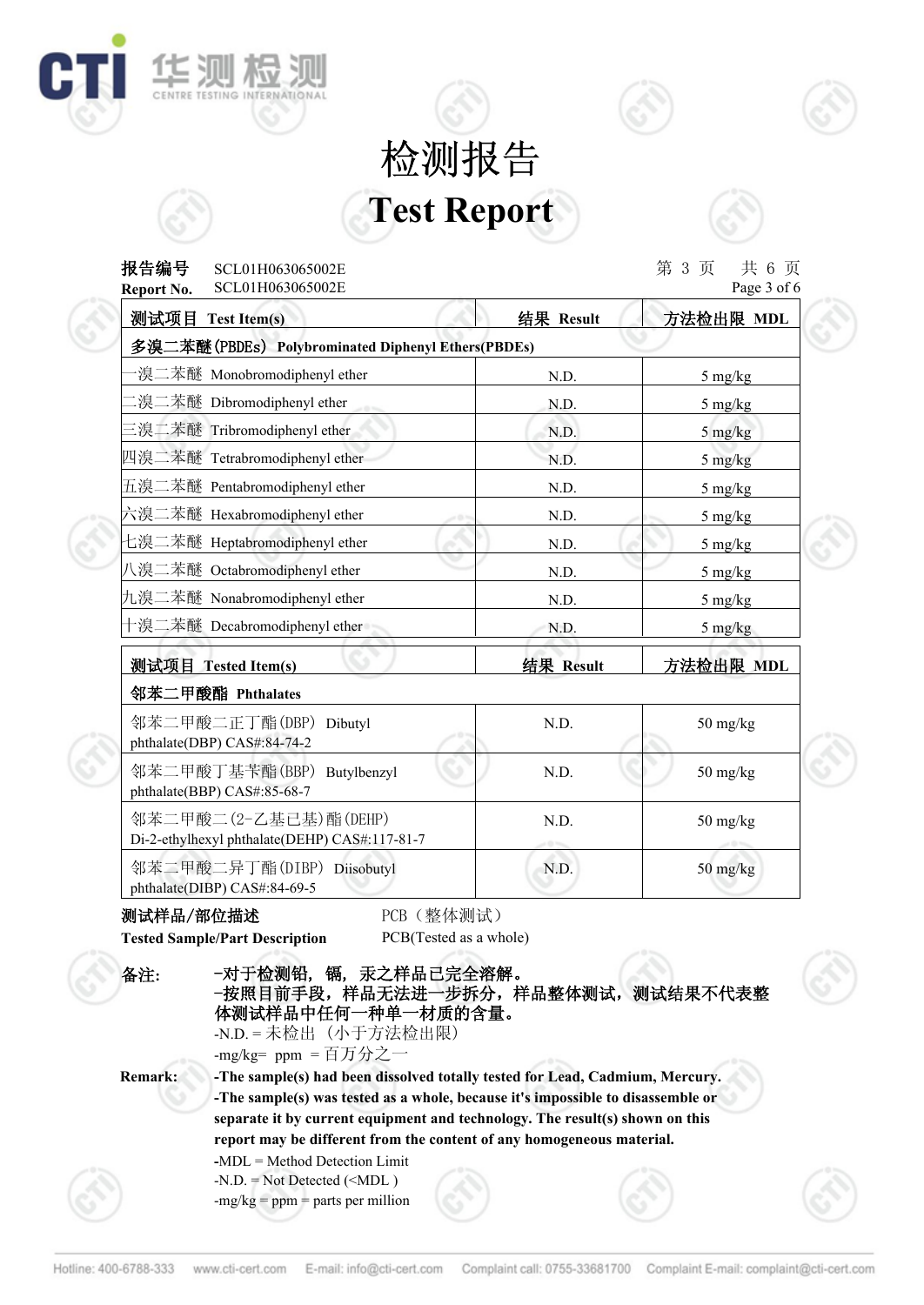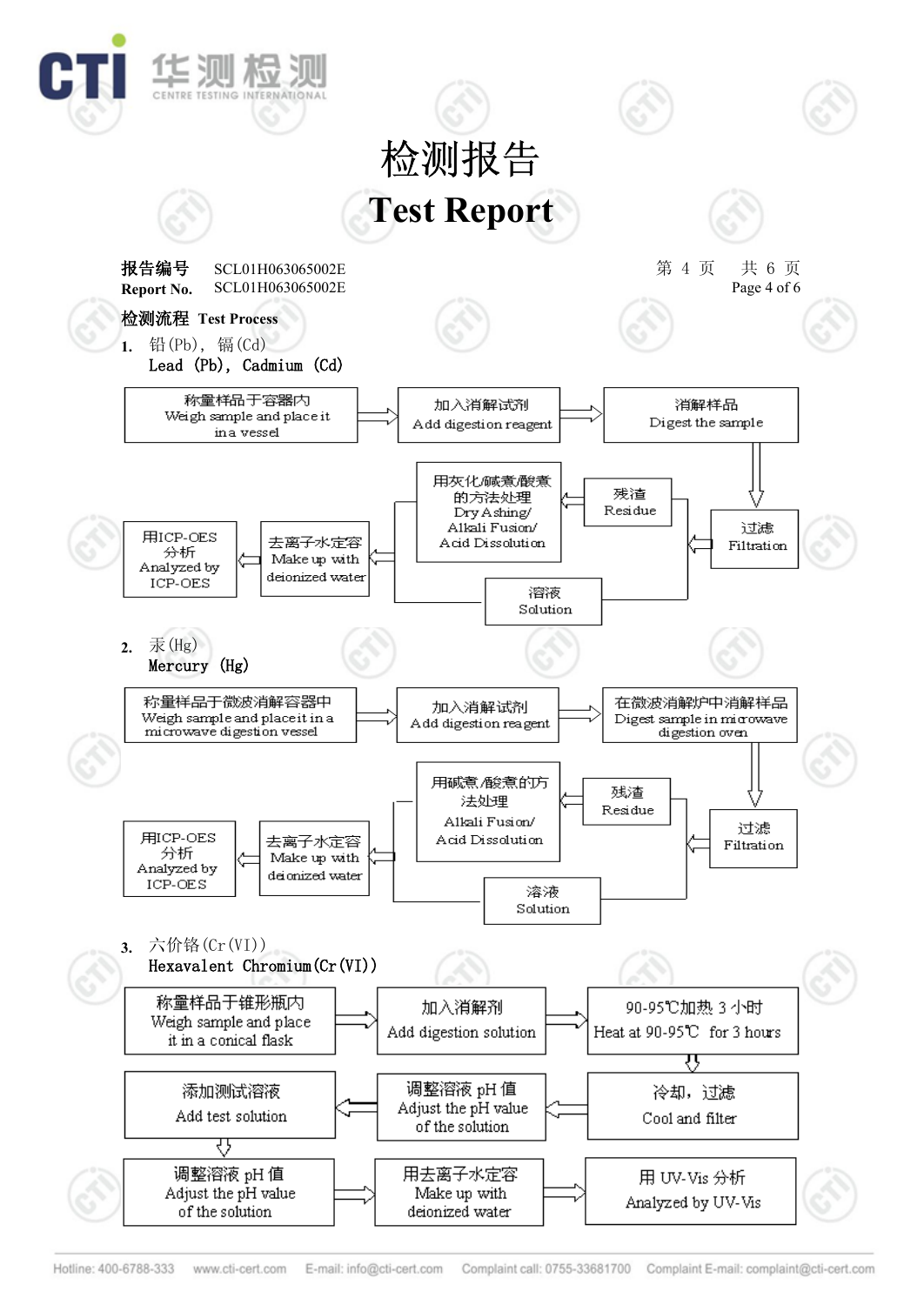